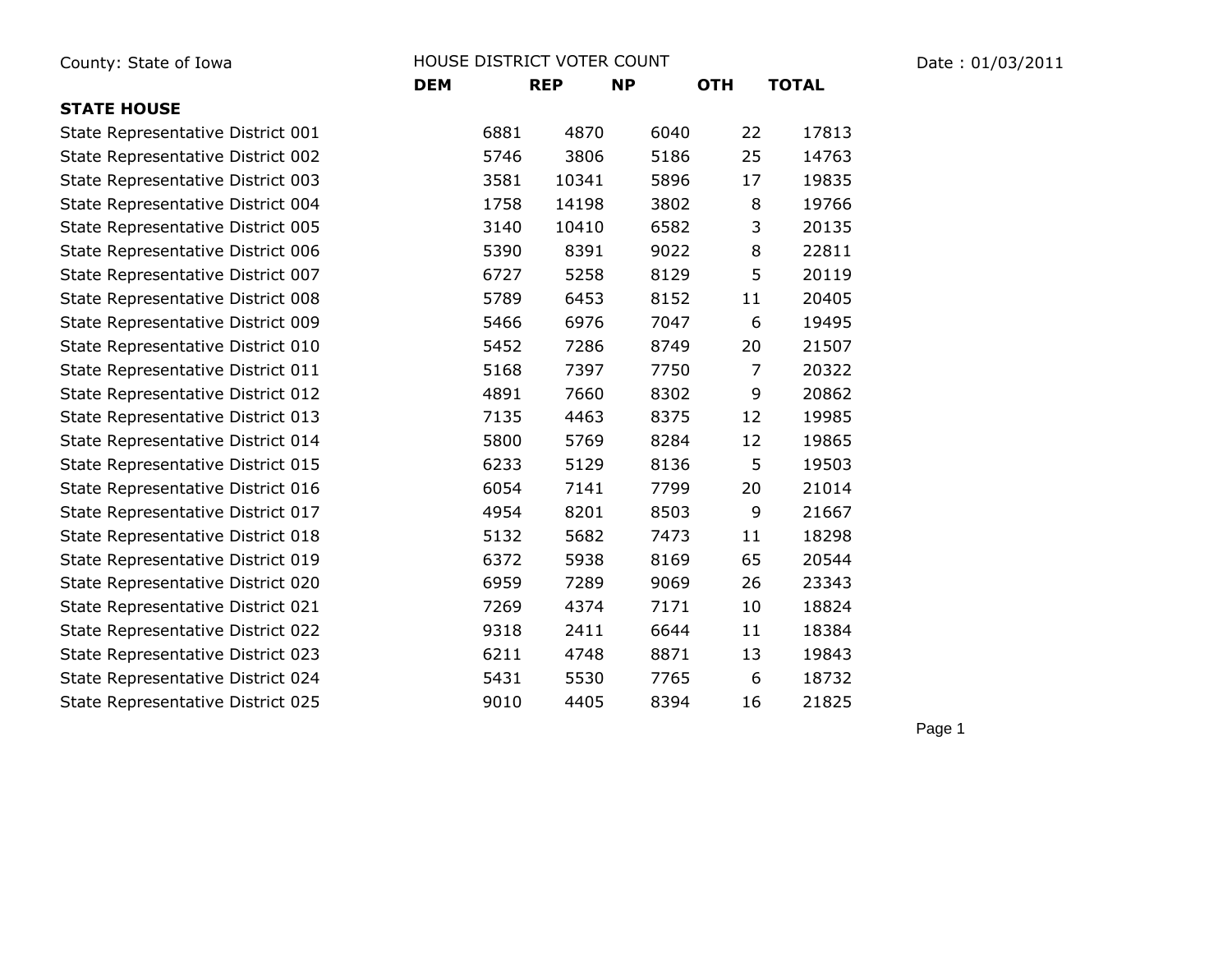| County: State of Iowa             | HOUSE DISTRICT VOTER COUNT |            |           |            |              | Date: 01/03/2011 |
|-----------------------------------|----------------------------|------------|-----------|------------|--------------|------------------|
|                                   | <b>DEM</b>                 | <b>REP</b> | <b>NP</b> | <b>OTH</b> | <b>TOTAL</b> |                  |
| <b>STATE HOUSE</b>                |                            |            |           |            |              |                  |
| State Representative District 026 | 7412                       | 3923       | 7979      | 7          | 19321        |                  |
| State Representative District 027 | 9104                       | 3864       | 6797      | 14         | 19779        |                  |
| State Representative District 028 | 8590                       | 4253       | 6663      | 9          | 19515        |                  |
| State Representative District 029 | 9250                       | 6680       | 8880      | 35         | 24845        |                  |
| State Representative District 030 | 12698                      | 6534       | 10545     | 47         | 29824        |                  |
| State Representative District 031 | 7012                       | 5502       | 9034      | 11         | 21559        |                  |
| State Representative District 032 | 6647                       | 6651       | 8784      | 13         | 22095        |                  |
| State Representative District 033 | 8984                       | 3715       | 7980      | 43         | 20722        |                  |
| State Representative District 034 | 8298                       | 4691       | 7358      | 24         | 20371        |                  |
| State Representative District 035 | 7893                       | 7643       | 9482      | 24         | 25042        |                  |
| State Representative District 036 | 7996                       | 8240       | 9999      | 39         | 26274        |                  |
| State Representative District 037 | 7501                       | 7066       | 8236      | 26         | 22829        |                  |
| State Representative District 038 | 8700                       | 5009       | 6284      | 25         | 20018        |                  |
| State Representative District 039 | 5988                       | 5983       | 9258      | 12         | 21241        |                  |
| State Representative District 040 | 5155                       | 7624       | 7657      | 14         | 20450        |                  |
| State Representative District 041 | 8189                       | 6166       | 6608      | 10         | 20973        |                  |
| State Representative District 042 | 8896                       | 7585       | 7495      | 27         | 24003        |                  |
| State Representative District 043 | 6400                       | 5941       | 7340      | 6          | 19687        |                  |
| State Representative District 044 | 5207                       | 7125       | 7708      | 6          | 20046        |                  |
| State Representative District 045 | 8122                       | 6049       | 10970     | 144        | 25285        |                  |
| State Representative District 046 | 8593                       | 6611       | 8777      | 60         | 24041        |                  |
| State Representative District 047 | 9193                       | 13916      | 15319     | 23         | 38451        |                  |
| State Representative District 048 | 6759                       | 5503       | 8238      | 14         | 20514        |                  |
| State Representative District 049 | 7721                       | 5307       | 6880      | 17         | 19925        |                  |
| State Representative District 050 | 4944                       | 6339       | 7450      | 11         | 18744        | Page: 2          |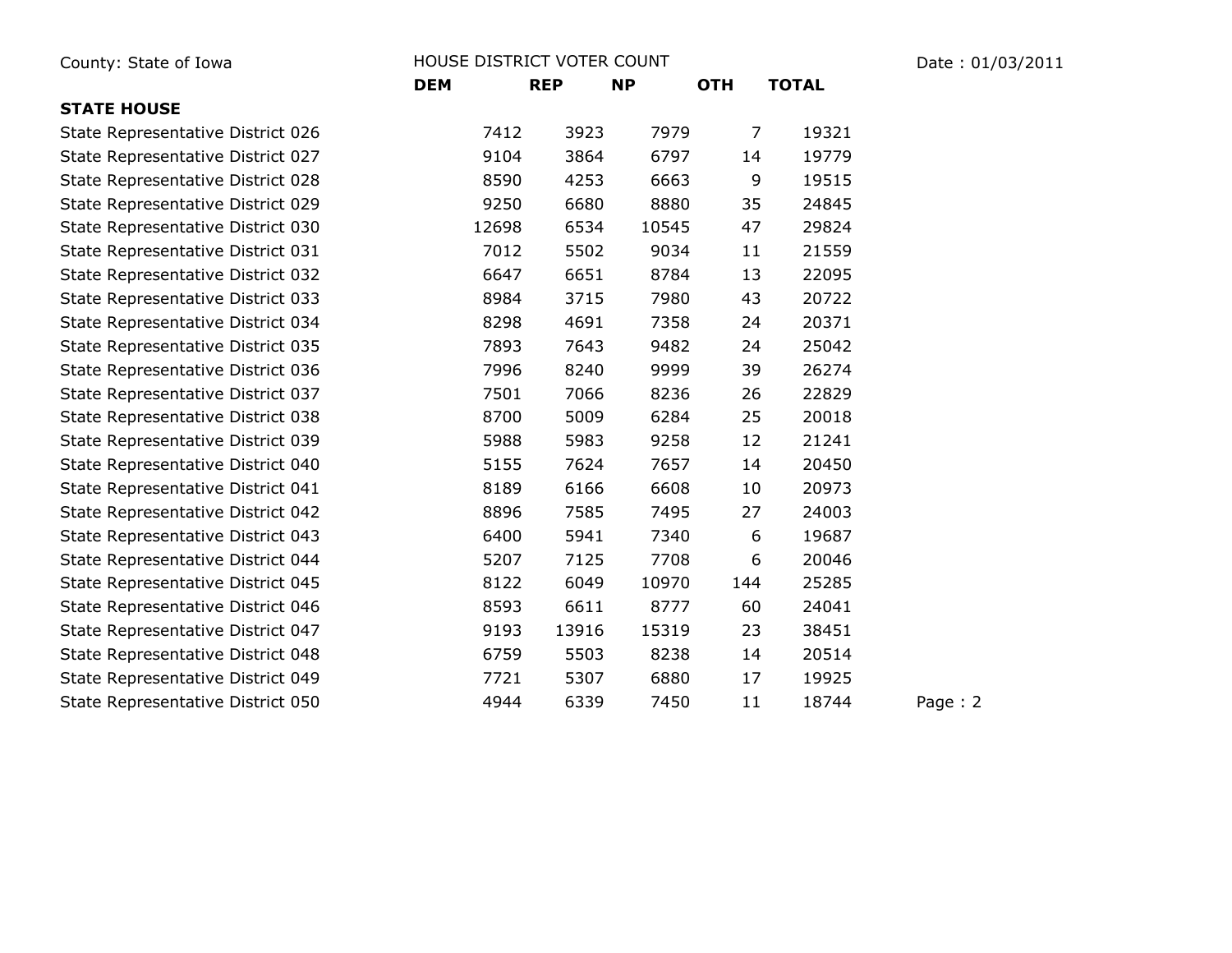| County: State of Iowa             | HOUSE DISTRICT VOTER COUNT |            |           |            |              | Date: 01/03/2011 |
|-----------------------------------|----------------------------|------------|-----------|------------|--------------|------------------|
|                                   | <b>DEM</b>                 | <b>REP</b> | <b>NP</b> | <b>OTH</b> | <b>TOTAL</b> |                  |
| <b>STATE HOUSE</b>                |                            |            |           |            |              |                  |
| State Representative District 051 | 5785                       | 5973       | 8338      | 19         | 20115        |                  |
| State Representative District 052 | 4567                       | 6740       | 7640      | 5          | 18952        |                  |
| State Representative District 053 | 4835                       | 8357       | 7907      | 6          | 21105        |                  |
| State Representative District 054 | 5837                       | 6457       | 6900      | 18         | 19212        |                  |
| State Representative District 055 | 5042                       | 6607       | 6819      | 8          | 18476        |                  |
| State Representative District 056 | 5885                       | 7076       | 6262      | 13         | 19236        |                  |
| State Representative District 057 | 4796                       | 9174       | 7564      | 8          | 21542        |                  |
| State Representative District 058 | 5470                       | 7506       | 7423      | 9          | 20408        |                  |
| State Representative District 059 | 7387                       | 7794       | 5340      | 12         | 20533        |                  |
| State Representative District 060 | 6986                       | 7638       | 6290      | 31         | 20945        |                  |
| State Representative District 061 | 10405                      | 5042       | 4777      | 43         | 20267        |                  |
| State Representative District 062 | 8278                       | 3299       | 4964      | 27         | 16568        |                  |
| State Representative District 063 | 7757                       | 8993       | 6540      | 28         | 23318        |                  |
| State Representative District 064 | 8899                       | 4959       | 5329      | 38         | 19225        |                  |
| State Representative District 065 | 7974                       | 2938       | 4706      | 29         | 15647        |                  |
| State Representative District 066 | 8734                       | 2136       | 4051      | 46         | 14967        |                  |
| State Representative District 067 | 9399                       | 4949       | 6135      | 28         | 20511        |                  |
| State Representative District 068 | 8832                       | 3893       | 5176      | 21         | 17922        |                  |
| State Representative District 069 | 9470                       | 12821      | 10202     | 40         | 32533        |                  |
| State Representative District 070 | 8615                       | 10680      | 8921      | 43         | 28259        |                  |
| State Representative District 071 | 5934                       | 8623       | 7607      | 6          | 22170        |                  |
| State Representative District 072 | 5878                       | 7052       | 7005      | 7          | 19942        |                  |
| State Representative District 073 | 7191                       | 8057       | 8443      | 12         | 23703        |                  |
| State Representative District 074 | 7986                       | 7611       | 8312      | 28         | 23937        |                  |
| State Representative District 075 | 6982                       | 6883       | 7925      | 26         | 21816        | Page: 3          |